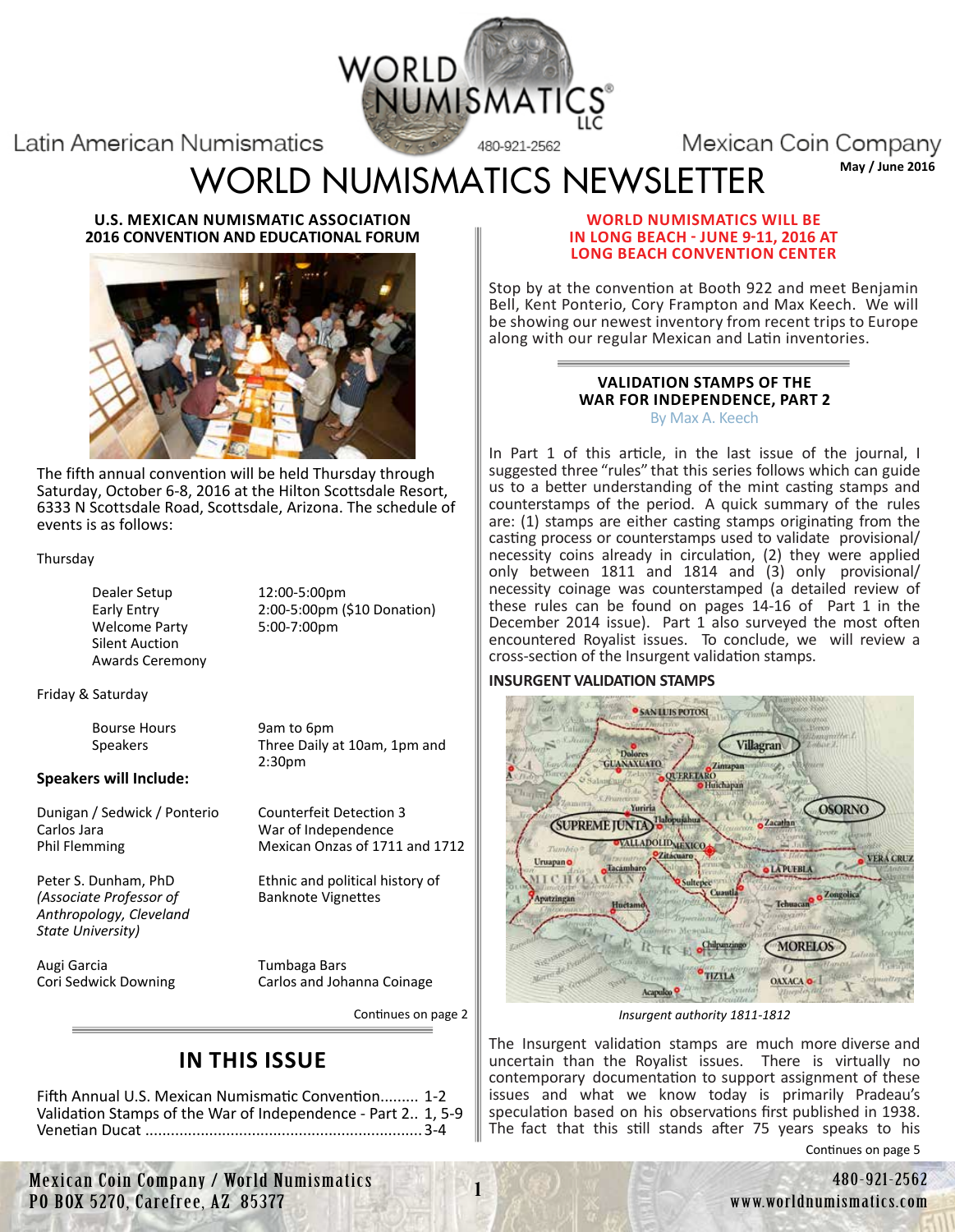#### **Dealers will Include:**

Huston Pearson Ennis, Texas Lois & Don Bailey & Son Hemet, California Robert Briggs Guadalajara, Mexico Roberto Del Bosque Brownsville, Texas Dave Busse **Harlingen**, Texas Mike Dunigan Company Fort Worth, Texas Sal Falcone San Jose, California Angel Smith Herrera McAllen, Texas Mexican Coin Company Carefree, Arizona Dan Sedwick Winter Park, Florida Stacks Bowers **Irvine**, California Stephen Album Rare Coins Santa Rosa, California Dave Wagner **Fort Worth, Texas** Cris Bierrenbach Dallas, Texas

Baja Numismatics Albuquerque, New Mexico

**Counterfeit Detection Seminars.** Our most popular seminar has been the one on counterfeit detection, which is presented by some of the most knowledgeable professionals in the field, including Kent Ponterio, Dan Sedwick, and Mike Dunigan. This seminar will be continued each year covering new areas of counterfeit detection.

**EXHIBITS.** We would like to have approximately six displays on the convention floor. So far we have several excellent proposals. If you are interested in setting up a display, give me a call. Once again, we will be judging and giving out awards for the best displays.

**IAPN TABLE.** The International Association of Professional Numismatists graciously donated four microscopes a few years ago to the Association. The microscopes will be located at a special table on the bourse floor. On the table will be a tray of coins. Tell us which ones are real and which ones are counterfeit. The correct or closest response wins the prize.

**BOOK SALE.** We have received donations of books and auction catalogs from generous members and will be setting up a large table to sell these items at very reasonable prices which will benefit the Association. If you have excess books and auction catalogs in your library that you would like to donate, please send them to me at my office address below.

**WELCOME PARTY.** The welcome party will be held Thursday at 5pm on the pool area patio just outside the convention rooms. Appetizers will be served and the bar will be open for you to purchase beverages of your choice. Most of the members attending the convention show up in time to attend this party and it has become a highlight of the event.

**SILENT AUCTION.** The silent auction is made up of donations of coins, currency, books and other items from our members and supporters to raise funds for the organization. Last year we received generous donations from many of our corporate supporters including Heritage Auctions, Daniel Frank Sedwick LLC, PCGS, NGC and ANACS. Individual members who made generous donations included John Hughes, Alan Schein, Don Canaparo, Elmer Powell, Jeff Jennings, David Hughes, Jose Serrano, Don Bailey, Carlos Amaya, Richard Long, Joe Flores, Simon Prendergast, Rick Ponterio, Kent Ponterio, Mike Dunigan, Cory Frampton, and Max Keech.

The silent auction has been a resounding success and is a major source of income for the Association. Last year 25 donated items realized over \$6,000 for the organization. Please consider making a donation to this worthy cause.

**AWARDS CEREMONY.** Awards will be presented during the Welcome Party to various members of the organization for their contributions during 2015.

**HOTEL RESERVATIONS.** We have arranged a special room rate at the Resort of \$165 per night. The easiest way to make a reservation is to go to usmex.org and follow the links. You can make your reservations now and I strongly urge you not to wait. Last year, room rates were much higher after our block sold out.

**ADMISSION.** Admission to the convention will be free to members, \$5 to nonmembers and free to all family members and children under 15. Early entry is available to members only Thursday afternoon for a \$10 per person donation to the Association.

For More Information Contact:

Cory Frampton 602 228-9331 cory@mexicancoincompany.com

Send Book and Catalog donations to:

| By FedEx and UPS:      |
|------------------------|
| <b>USMEX</b>           |
| 25 Easy Street Suite D |
| Carefree Arizona 85377 |
|                        |

# **ABOUT US**

World Numismatics is located in Carefree, Arizona and owned by Kent Ponterio, Benjamin Bell, Cory Frampton and Max Keech. Scott Drummond manages the office which is open from 8 am to 4:00 pm Monday through Friday. Carlos Jara manages our Latin American operations and lives in Chile. Carlos travels throughout Central and South America and attends the major shows here. We are a leading buyer and seller of Mexican, Latin American coins and currency along with World and Ancient coins, and we stock one of the largest inventories in North America. Our primary focus is on quality material and rarities dated prior to 1930. Our inventory consists of hundreds of certified coins along with thousands of raw coins and thousands of notes. We are the publishers of "Mexican Paper Money", a 424 page color reference book on Mexican currency which is available directly from our website. We attend many of the major shows, including Mexico City, Long Beach, New York International, and the Money Show of the Southwest and others.

# **CONTACT US**

*WorldNumismatics.com MexicanCoinCompany.com*

Mail and Registered Pkgs: World Numismatics PO Box 5270 Carefree, Arizona 85377 E-Mail: info@worldnumismatics.com Telephone: (480) 921-2562 FAX: (480) 575-1279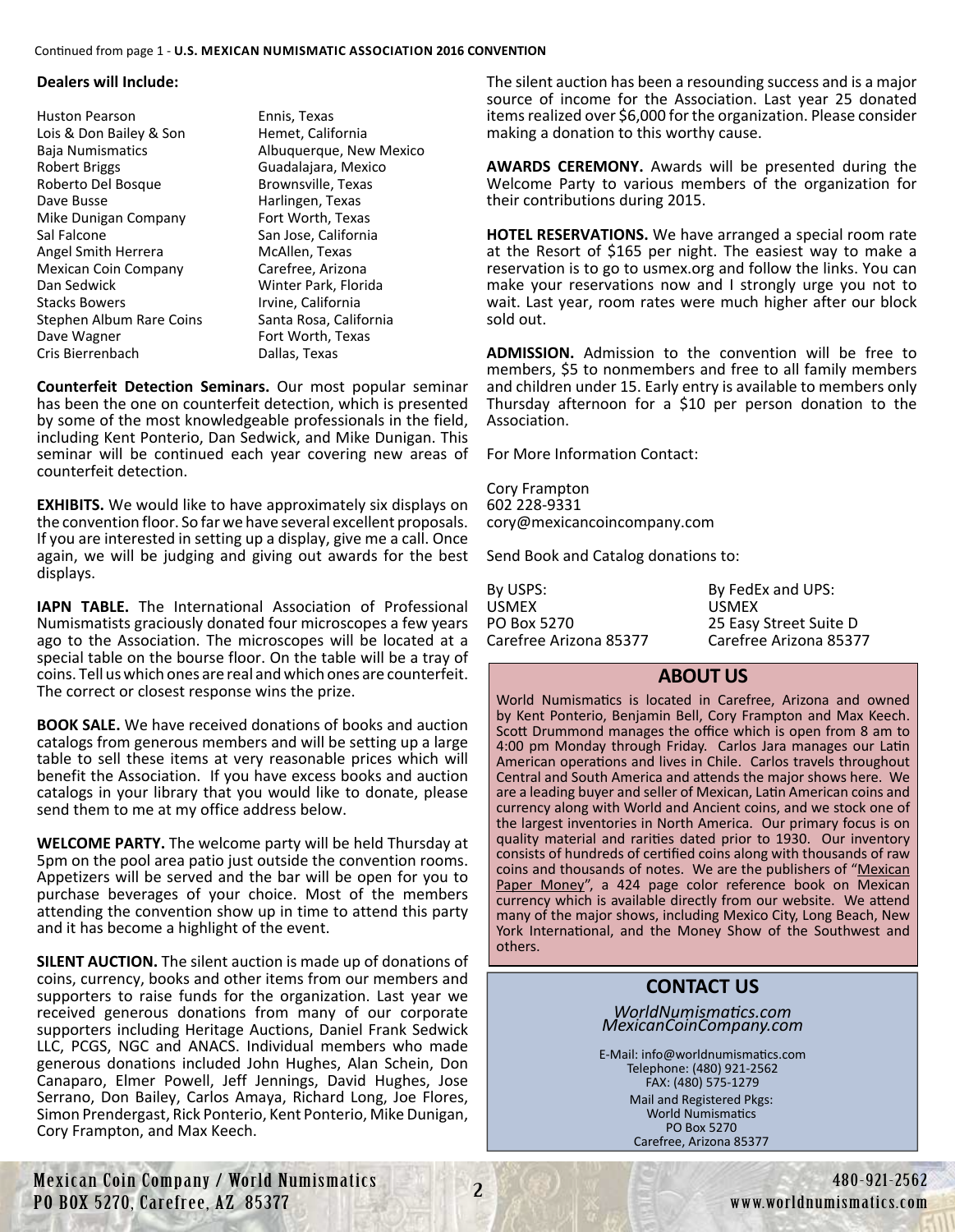#### **THE VENETIAN DUCAT:**

#### THE WORLD'S MOST ENDURING INTERNATIONAL TRADE COIN By Benjamin R. Bell

The Venetian Ducat is one of the world's first internationally recognized and respected gold trade coins, being an acceptable medium of exchange across the entire "known world" of the medieval period. Although in Roman times the denarius & solidus saw widespread use, it was more due to the expanse of the Roman Empire itself. Prior to this, the Athenian Tetradrachm and other competing currencies dominated trade in the Greek world, while silver-based monometallic currencies dominated Europe in the early medieval period. In other words, there was no copper coinage and no regular gold coinage at that time. The Ducat is the first gold coin struck with the intent to compete with other currencies in the international marketplace. It became the literal "gold standard" of reliability and uniformity in a period where money was a complicated local affair. One could argue that the Venetian Ducat was the international reserve currency of its day, and its effectiveness is marked by its 500+ year history of continuous production and demand. This far surpasses the longevity of the ubiquitous Austrian Maria Theresa thaler, issued since 1780 with few interruptions.

The history of this storied coin begins a bit earlier, not in Venice, but in the neighboring Florentine Republic. The city of Florence was a burgeoning metropolis and hub of trade that was the cultural center of Italy, birthing many of the innovations of the Italian Renaissance. It recognized the need for a very reputable and pure coin for trade, and pioneered the Florin, first struck in 1252- bearing the motifs of the Lily & St. John the Baptist. This coin type rapidly gained acceptance and spread into neighboring countries in continental Europe, eventually being struck in many countries including modern France, Germany, Hungary, Luxembourg, and Spain.

Meanwhile, the Venetian Republic was growing into the leading center of maritime trade across the Mediterranean. Venice had blossomed from a swampy pirates' lair in the Dark Ages, into a highly organized capitalistic society, with political and economic tentacles reaching into nearby Eastern Europe, Africa, Asia, and the Holy Land. The government of Venice recognized a good thing, seeing the potential of the florin in facilitating international commerce, and resolved to make their own coin in direct competition with Florence. In 1284, the Great Council of Venice passed a resolution to strike a coin of pure gold, to a subtly higher weight and standard of purity than the florin, but bearing the image of Christ in glory on one side. In numismatic terms, this is called the "mandorla" or "almond" in English, owing to its shape. What is actually represented is a portrait of Christ appearing in the heavens, surrounded by stars. The beaded outline could be interpreted as a representation of a full-body halo, although it may only be a convenient artistic device to separate the portrait from the surrounding design. Christ already appears 'nimbate' having the traditional western depiction of a halo around his head. In the past, this side of the coin was considered the obverse (front of the coin) because Christ was hierarchically above the Doge, the 'temporal' or 'secular' ruler. The legend (circular inscription) around the Christ motif, 'SIT. T. XPE. DAT. Q. TV. REGIS. ISTE. DVCAT' even states the doge's loyalty & fealty to Christ. It is an abbreviation for '*Sit tibi Christe datus, quem tu regis, iste ducatus*,' a Latin phrase for 'Let this duchy which thou rules be dedicated to thee, O Christ'. The other side, now generally considered the obverse because it bears the

title of the issuing authority, depicts a figure of the Venetian Doge (governor, or 'Duke') kneeling before St. Mark, the patron saint of Venice. St. Mark hands a *gonfalone*, or pennant (the

medieval format of a flag) to the Doge. This side of the coin features a slightly abbreviated Latin form of the Doge's name, and the vertical inscription 'S. M. VENETI' for *'Sanctvs Marcvs Veneti'* or St. Mark of Venice. Minor stylistic changes occurred over the years, first reorganizing the stars on the reverse (back of the coin) from a constellation to a linear format around 1311. Later, the 'X' in 'DVX' morphs from a rotated cross-potent to a floreate design, resembling a flower blossom in 1382. Next, in 1476 the doge wears a more pointed cap appropriate to the time, and the legend gets extended under the doge. In 1501, an exergue, or ground line is added below the scene of the Saint and the Doge. Also the number of stars depicted begins to change, gradually increasing to 16 stars. The flag gradually shrinks, becoming a cross on a staff, making it a scepter *cruciger*.

The Venetians were making substantial profits before the time the ducat, through purchasing goods in the Middle East and as far away as India, then importing them into Central and Northern Europe at large markups. Initially, they



**ITALY, AV ZECCHINO (DUCAT) (1553-1554) NGC MS66 - Fr. 1251 SKU# 34580**

Sharply struck with blazing luster, as the grade suggests. Very rare. Macantonio Trevisan only ruled for roughly one year, making his coinage generally rare. This coin is also conditionally rare, being tied with an Alvise Mocenigo IV (abundant) for the finest graded at NGC. This is the first [Marcantonio Trevisani Zecchino](https://worldnumismatics.com/?product=49013)  graded at NGC.

Price is \$5,500.-

were paying for the goods with very pure Byzantine gold Solidi and Histamenon Nomismae. When the purity and reliability of Byzantine coinage faltered due to political unrest, Venice had to act quickly. The new Venetian coin drew its inspiration from the iconography of Byzantine coins (Venice had itself been a remote Byzantine outpost during the dark ages), copying the format of the positions of the ruler with a religious figure on the obverse, and featuring Christ (exclusive of Madonna or other saints) on the other side. The coin was struck in the purest possible alloy of gold available to medieval technology (roughly 99.47%) but theoretically nearly 101% through the now disproven idea of impaction (compressing the finished alloy). Demand for this coin skyrocketed, as it featured Christian motifs popular in Western Europe, the Crusader States, and Christian enclaves within India. Also, the Hindu population in India "recognized" the figures as representing characters from local lore, which combined with its thin & elegant manufacture, led to the coin having a premium value throughout India as an adornment in jewelry. Finds of ducats are known all over Southeastern Europe, the Greek Islands, the Levant, North Africa, and at least as far afield as India, where they are commonly encountered.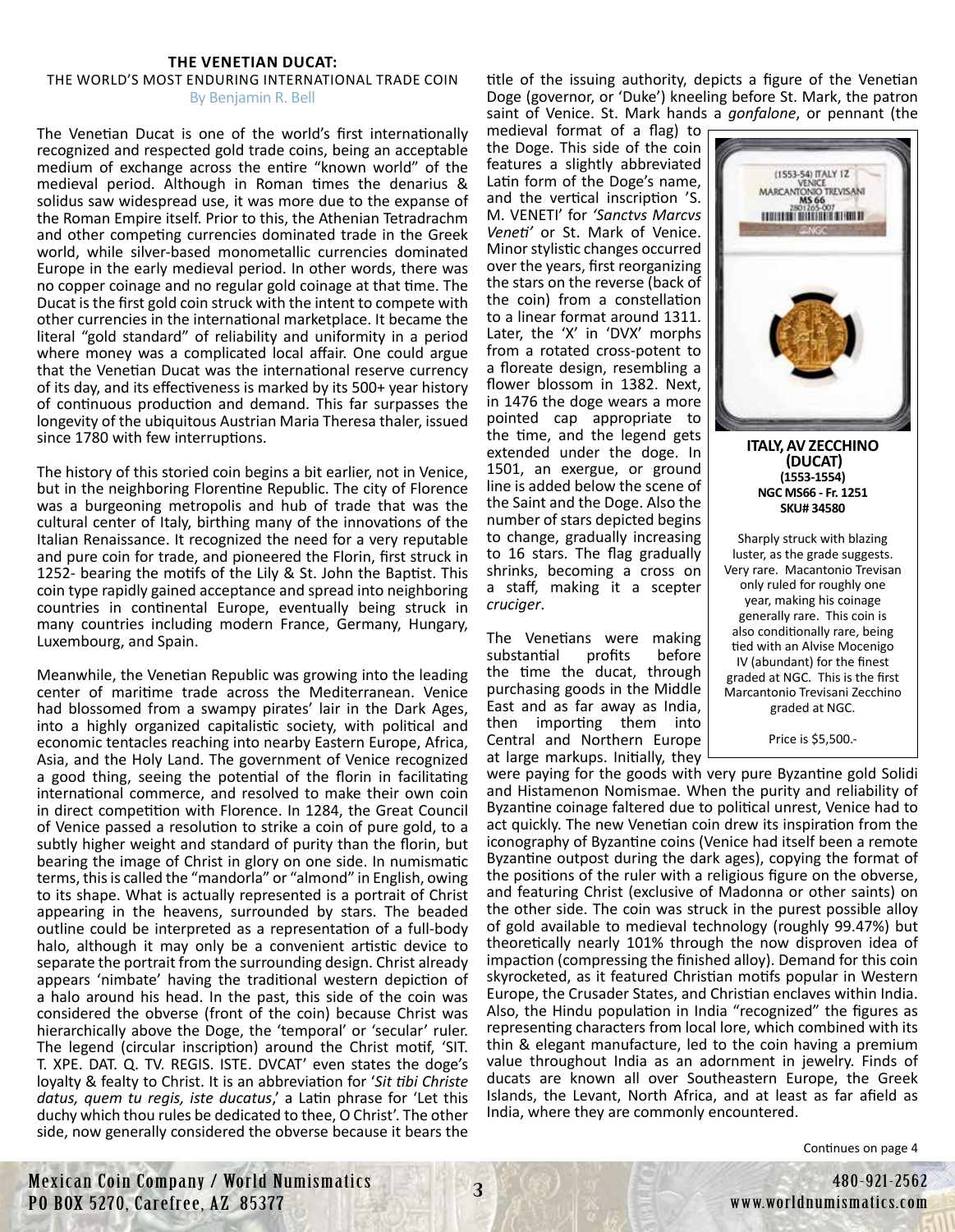#### Continued from page 3 - **THE VENETIAN DUCAT -** By Benjamin R. Bell

The widespread popularity of the coin caused other nations to replicate it, creating 'imitations' (local copies that circulated as legitimate currency)- often replacing the name of the Venetian Doge with the name of the local or colonial ruler. The first documented imitations that are of a known origin are from the Order of St. John on the island of Rhodes and the Roman Senate, both in the period around 1340-1350. The Roman Senate needed to establish a coin that would be equivalent to the Florin or



[Venice, Tomaso Mocenigo.](https://worldnumismatics.com/?product=italy-san-marino-vatican-zecchino-33873)  Bright, flashy luster.

Price is \$950.-

Ducat. As the Florentine bankers controlled the finances of the Senate of Rome at the time, they ensured that the Florin was not used as the model. The only other logical choice was the ducat. The Genoese Republic, bitter political & economic rivals of Venice, led in production of imitation ducats, but imitations were produced on the Islands of Rhodes & Malta by the Knights of St. John, all across the Aegean & Black Seas by the Genoese, in Pera (Galata) by Constantinople, in Greece, Turkey, and later France, other Italian cities, and even India. In the case of imitations with a known place of issue (specified in the legend), the figures on the obverse are portrayed roughly the same, but the identities change. In the case of Rome, the portraits are St. Peter and the head of the Roman Senate. Rhodes & Malta depict St. John the Baptist and the Grandmaster of the Knightly

order. Ducats of Chios feature either St. Peter and the Doge of Milan, or later St. Lawrence and the Doge of Genoa, whereas the first anonymous issues are almost exactly like a Venetian ducat with St. Mark & the Venetian Doge, and the last issue of signed ducats depicts Charles VII of France, as Lord of Genoa. The Greek Islands do not specify which Saint (presumably St. Lawrence), naming the mint in place of his name, and depicting the Lord of the island instead of a Doge. The portraits were conventional and not very creative (to maintain uniformity), so the legends on the coins narrate who appears on them.

The name 'Ducat' draws from the end of the legend on the reverse of the coin, included in the Latin phrase *Sit tibi, Christe, datus, quem tu regis site ducatus*. Although the standard Venetian silver coin was originally called a 'Ducat', the gold coin quickly took precedence, leading the silver coin to be renamed the 'Grosso', or the "big coin". The ducat was both a physical coin denomination, and a unit of account, or a notional value based on equivalences with silver coins. When the ratio between gold & silver values was irreparably altered in 1567, Venice decided to maintain the weight and purity of the coin so as to not affect its acceptability as a world currency. Due to the new face value of the coin, it was renamed the '*Ducato de Zecca*' or "Ducat of the Mint" (as opposed to the Ducat of account), which was shortened by popular usage to "Zecchino" and corrupted in English, French and Arabic to 'Sequin'.

The Venetian government compelled all ships entering its port to have all gold coins and specie re-coined into ducats soon after landing & clearing customs. The mint was allowed a specific time frame to return the gold to its owners, taking a very small commission to cover the costs of refining & minting. The tradeoff was a standardized, recognized, & reliable coin that was good anywhere. Resultantly, many thousands of coins were made each year, which is why enough examples survive today to make them comparatively affordable. Actually, the Venetian Ducat is amongst the most inexpensive of all European Medieval hammered gold coins, in the case of the more common Doges. However, some of the coins of the short-lived Doges are quite rare, and the haste with which ducats were struck makes the most select examples rather sought-after as representatives of their type for modern collectors. There are a total of 73 different doges who had official Venetian Ducats or Zecchino pieces struck, plus the two varieties for Austrian Emperor Franz II (and I), resulting in a total of 75 different rulers. To this, several different legend varieties can be added, for a total of eighty some different types to collect, with even more minor varieties. This presents an attractive series for the entry level collector because the cheapest coins can be under two times their intrinsic value, and many doges are

fairly affordable to collect. The series, although fairly uniform, offers more history and variety than date collecting, and many nuances for the connoisseur, and legend variants for the variety collector.

After 512 years of consistent mintage, Napoleon disrupted the mintage of the gold Ducat when he conquered the Venetian Republic. The last Doge to issue the Ducat was Ludovico Manin, but his issue was prodigious, and subsequently relatively convincing copies were struck in the Balkans, the Levant, and India for some time. Although Austria sought to revive the Ducat type under the Holy Roman Emperor Franz II (Francis II, and later Franz I of the new Austrian Empire), mintages were paltry and experimental. By that time, the Venetian trade routes had given way to the Portuguese, Dutch and later the English, and



For further reading, the best reference for background information on the ducat is *Zecca, The Mint of Venice in the Middle Ages*, by Alan Stahl, and for imitations; *The Venetian Gold Ducat and its Imitations* by Herbert Ives & Philip Grierson. Additional information can be found on wikipedia.org. These are the primary sources consulted in the writing of this article.



**ITALY DUCAT (1400-13) MS64 - Fr. 1230 SKU# 33864**

Venice, Michele Steno. [Lustrous, slightly soft centers.](https://worldnumismatics.com/?product=italy-san-marino-vatican-zecchino-33864)

Price is \$750.-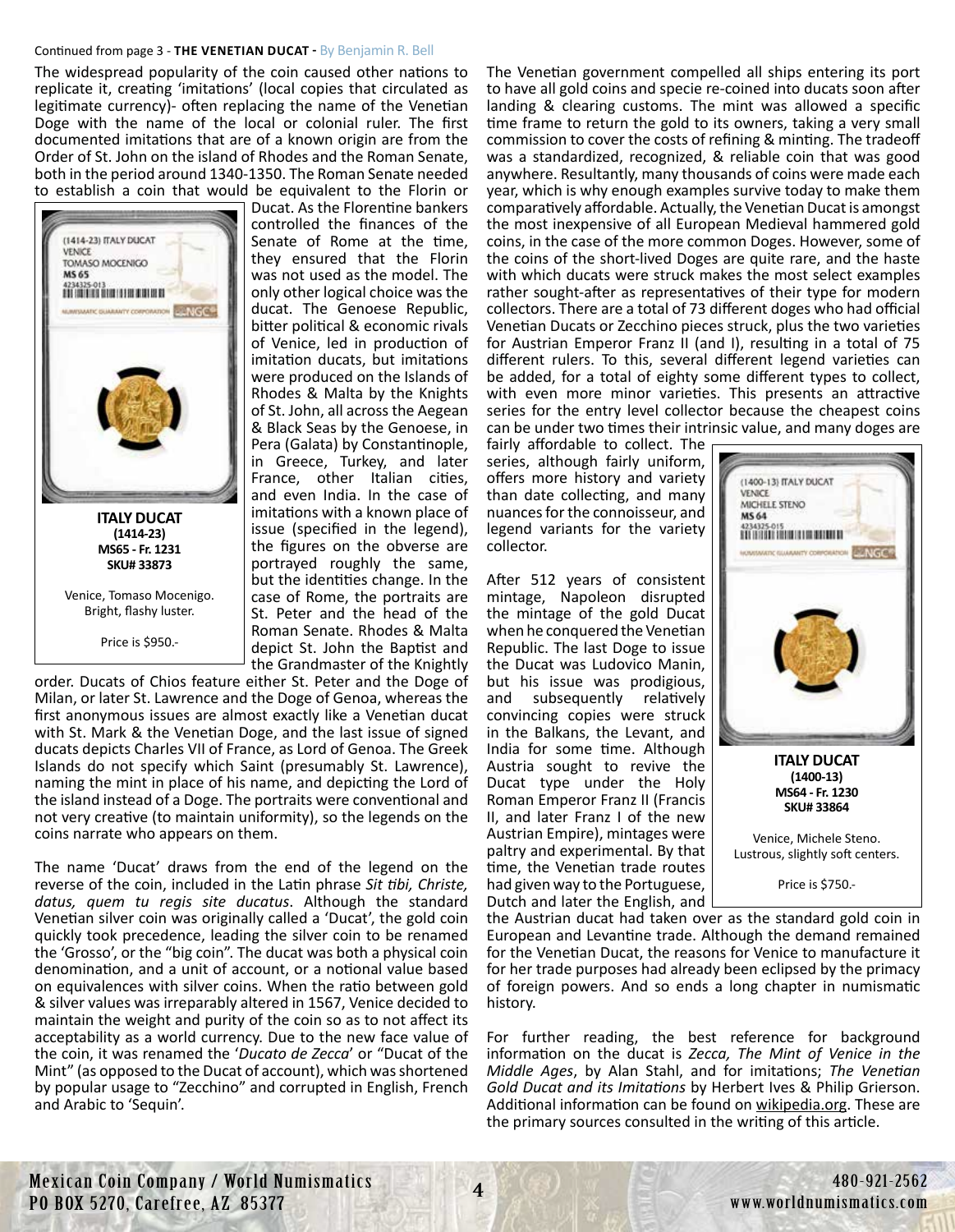#### Continued from page 4 - **VALIDATION STAMPS OF THE WAR OF INDEPENDENCE - PART 2 -** By Max A. Keech

monumental efforts which covered the entire numismatic history of Mexico. In this article, I will attempt to update some of that work. In so doing, I confess the (reasoned) speculation this requires and hope that this provides a stepping stone to additional study.



**8 REALES NGC XF45 - KM#3 SKU# 31446**

Chile provisional Valdivia 8R. [Medina plate coin, finest known](https://worldnumismatics.com/?product=chile-8-reales-1822-valdivia-xf-31446)  of 3-4 pcs.

Price is \$7,000.-

To understand the various Insurgent issues it is informative to distinguish the four different authorities/ geographies in central Mexico from 1811 to 1814. The Supreme Junta was in theory the governing body of all insurgent forces since its formation on 19 August 1811. On the ground, however, it was dominant over only the northern and western portions comprising the insurgent<br>stronghold of Michoacán. stronghold of Michoacán. Morelos swore allegiance to the Junta and there was constant communication, interaction and the sharing of resources between Morelos and President Rayón and the Junta, at least thru late 1812, but Morelos was always in control of the south. Morelos' theater of operation included the provinces of México (including present day Guerrero), Puebla and Oaxaca. The independents Villagrán

and Osorno operating in the eastern highlands, north of Veracruz, swore allegiance only to themselves and profit. The Supreme Junta and Morelos both issued struck, as well as cast, coinage in large quantities during the period between 1811 and 1814. They also independently counterstamped provisional/necessity issues circulating in their jurisdiction.

Once we distinguish mint casting stamps from counterstamps, we realize that the casting stamps are smaller in number and somewhat easier to place in chronological sequence and issuing authority. Each of the four Insurgent jurisdictions produced cast coinage and each, at least for their earliest casts, used mint casting stamps. Counterstamps are more challenging and the challenges occur within the Supreme Junta geography and jurisdiction (Michoacán). This is because the majority of the counterstamp issues occur here and the authority is confusing. The reasons are twofold.

First, the provisional mints and hence the provisional coinage were in Michoacán and areas north, primarily Zacatecas. If you concur that only provisional coinage was counterstamped then it follows that the counterstamps will occur where the provisional coinage circulated and this is Supreme Junta geography. In the south under Morelos' control there was little provisional coinage. The dominant circulating issue would be the fine and trusted coinage of Mexico City and this did not require validation. The proof of this "rule" is the extreme rarity of valid examples of counterstamps on Mexico City coinage. Morelos did counterstamp provisional/necessity

coinage including a wide variety of issues that made their way south. However, the majority of the coinage that Morelos counterstamped was the dominant circulating provisional coinage in the South and this was his own copper SUDs! Similarly, in the eastern highlands under Villagrán and Osorno's sway provisional coinage was not abundant and here we do not find valid counterstamps at all, just their casting stamps (at least as it relates to 8 reales).

Second, in late 1812 the Supreme Junta's authority (as expressed thru its President, Ignacio López Rayón) began to disintegrate and by early 2013 Insurgent leadership in Michoacán was fractured. This resulted in a host of independent chieftains, some of whom undertook independent counterstamping operations. In these cases identifying the issuing authority can be difficult.

After considerable study, I am convinced that organizing these issues by their four areas of authority and then trying to place them chronologically is a necessary approach to their correct attribution. This new approach sacrifices the traditional alphabetical simplicity for the promise of discovery. To my knowledge, there have been no past attempts at placing the

validation stamps in sequence. So please accept this as a first step as we start with the most challenging issues of the Supreme Junta in Michoacán.

# **METHODOLOGY**

In the area under the Supreme Junta's jurisdiction there was significant coinage circulating from the provisional mints of Zacatecas and Guanajuato, whereas there was little provisional coinage in Morelos' territory (the Oaxaca provisional issue was quite small). Consequently, Supreme Junta counterstamps are predominantly found on northern provisional issues while Morelos counterstamps occur on a wide diversity of provisional issues of both Royalist and Insurgent origin.<br>For issues of uncertain For issues of uncertain authority this geographical association is useful in identifying what jurisdiction or region issued a particular counterstamp. If the stamp has a diverse and relatively equal mix of host coins, then it probably emanates from Morelos' jurisdiction in the



**King Alexander III (The Great) AV Stater 336-323 BC NGC Ch AU SKU# 34286**

Torsos mint. Head of Athena facing right, wearing crested Corinthian helmet. Nike standing left. Well centered on a nicely round planchet that neatly houses the central design. Lightly toned with good luster.

Price is \$4,500.-

Continues on page 6 South. On the other hand, if the host coins of a particular counterstamp are predominantly of Zacatecas and Guanajuato origin, then it is likely to be an authority within the Supreme Junta's geography. The dates of the host coins also tell a lot about when the validations may have taken place. While these dates do not tell you when a series started, they do tell you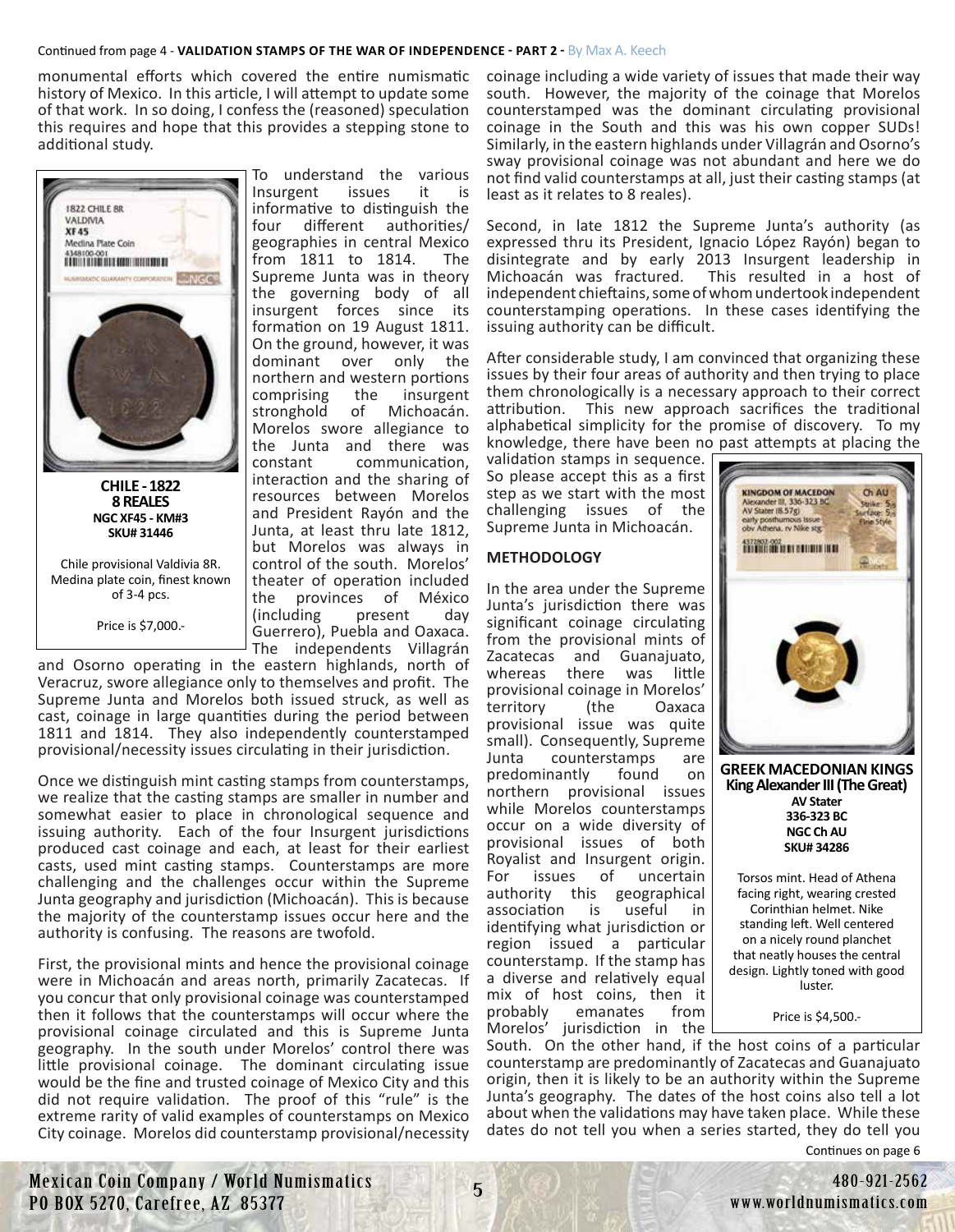#### Continued from page 5 - **VALIDATION STAMPS OF THE WAR OF INDEPENDENCE - PART 2 -** By Max A. Keech

when their use ceased. The concentration of any particular year for the hosts also points to when the validation was issued. For instance, in mid-1813 a high percentage of the circulating provisional coins would be dated 1811 and 1812 (as well as 1813) so even for a 1813 counterstamp we would expect perhaps half of the hosts to be dated in prior years. While I do not know if half is the correct figure, it is reasonable to assume that validation stamps containing a higher percentage of latter hosts were validated later than stamps with earlier host populations. This same methodology applies for mint casting stamps. Here the cast coinage was produced from Mexico City Mint madres. If we have a reasonably large population to analyze, the latest dated coins and their percentage of the total gives us a good indication of when they were cast (or at least when casting ceased).

Utilizing this "distribution of hosts" I have attempted to list chronologically the Insurgent validation stamps by issuing authority rather than alphabetically. I have also attempted to provide an overview of a few key historical events to give these assignments context. In doing so, I am often in conflict with Pradeau (and hence most subsequent references) on many issues. This is an uncomfortable and risky undertaking that causes me much hesitation. I also believe it is the next step forward and I think Dr. Pradeau would approve. We have much available to us today that simply did not exist in Pradeau's time including 75 years of auction catalogs and the ability to search virtually anything on the internet. In analyzing the host coins of the various validation stamps I have utilized a population from all major references and auction catalogs as well as my own collection and observations. In addition, I would like to acknowledge the assistance of Mike Dunigan and Don Canaparo, each of whom has graciously shared their own specimens and data collected over many decades. Together, I believe these coins tell their own story and sometimes it is simply different to what we have heard before. I anticipate these assignments will be the subject of some skepticism, additional revision and perhaps disagreement. I welcome your input as the work has only started.

#### **SUPREME JUNTA, United then Divided**



*Supreme Junta 1811 8 reales*

Junta Rayón endeavored to establish a functioning government, with its own departments and armies including trappings such as a printing press, and its own coinage. The first coinage of the Supreme Junta was the 1811 issue with a raptor on nopal cactus seated on a bridge on the obverse and a series of native arms on the reverse. I discussed this first issue in depth in"The First Issue of the Supreme Junta of Zitácuaro and Theories on Early Mexican Symbolism" in the March 2012 journal. Zitácuaro represented the Insurgent capital until the Junta was expelled

Morelos did not

by Royalist forces under Calleja in January 1812.

The next "Capital" was established at Sultepec. In June 1812 the three leaders were forced to abandon Sultepec and split their forces into three separate commands. This was done to avoid congregating their forces and offering a single military target for Royalist adventure. Rayón set up the new Insurgent capital at Tlalpujahua. Liceaga was placed in charge of the northern military command and moved his forces to Guanajuato (and later Yuriria Island). Verduzco commanded the Supreme Junta's southern forces from Huétamo. From the establishment of the Supreme Junta in Zitácuaro in August 1811 until late 1812 the Insurgents' northern command was unified under President Rayón and Junta members Liceaga and Verduzco. After the separation of the Junta members and as military setbacks occurred the previous harmony turned to backbiting. By late 1812 the northern Insurgent alliance was dissolving and each began operating independently of the others. Rayón was incensed that Liceaga and Verduzco would not submit to his presidential authority and in particular cited Liceaga's insubordination. On 30 January 1813, in an act of complete defiance, Verduzco and Muñiz attempted to overrun Valladolid with a force of 15,000 men. Rayón had not approved the attack but, rather, had ordered them to wait for his forces to ensure success. Verduzco and Muñiz's forces attacked anyway and were thoroughly routed by Lt-Col. Antonio Linares, Royalist commander of Valladolid (the Linares counterstamp is discussed in Part 1). By February Verduzco and Liceaga were in full revolt, claiming sovereignty of the Supreme Junta resided in them. Rayón called for their arrest: Liceaga and Verduzco declared Rayón a traitor. Only the intervention of Morelos prevented all out armed conflict.

#### **Supreme Junta mint casting stamp, 1811 – early 1812**

In my opinion this is the first Supreme Junta. The stamp features a replica of the native arms (bow, arrows, sling, javelin and quiver grouped together) depicted on the Supreme Junta coinage. This stamp is only found as a casting stamp. It is not found as a counterstamp used to validate circulating provisional coinage. Pradeau and all subsequent references assign this to Chilpancingo after the Congress of 13 September 1813

*Supreme Junta & Morelos mint casting stamps*

and it is traditionally referred to as the "Chilpancingo A" counterstamp. No support for this assignment was provided by Pradeau and, to my knowledge, any subsequent authors. I believe both this and the supposed "Chilpancingo B" stamps belong to the Supreme Junta and were utilized almost two years earlier than previously reported. There are three compelling reasons to place this issue with Rayon's Junta in 1811 and not the Congress in late 1813:

1. The hosts, or casting madres (models) tell us that this issue was primarily cast in 1811 and that casting concluded in early 1812. Casts showing a Ferdinand VII draped bust (which began being produced in Mexico City in late 1811) are rare and I am only aware of two examples bearing a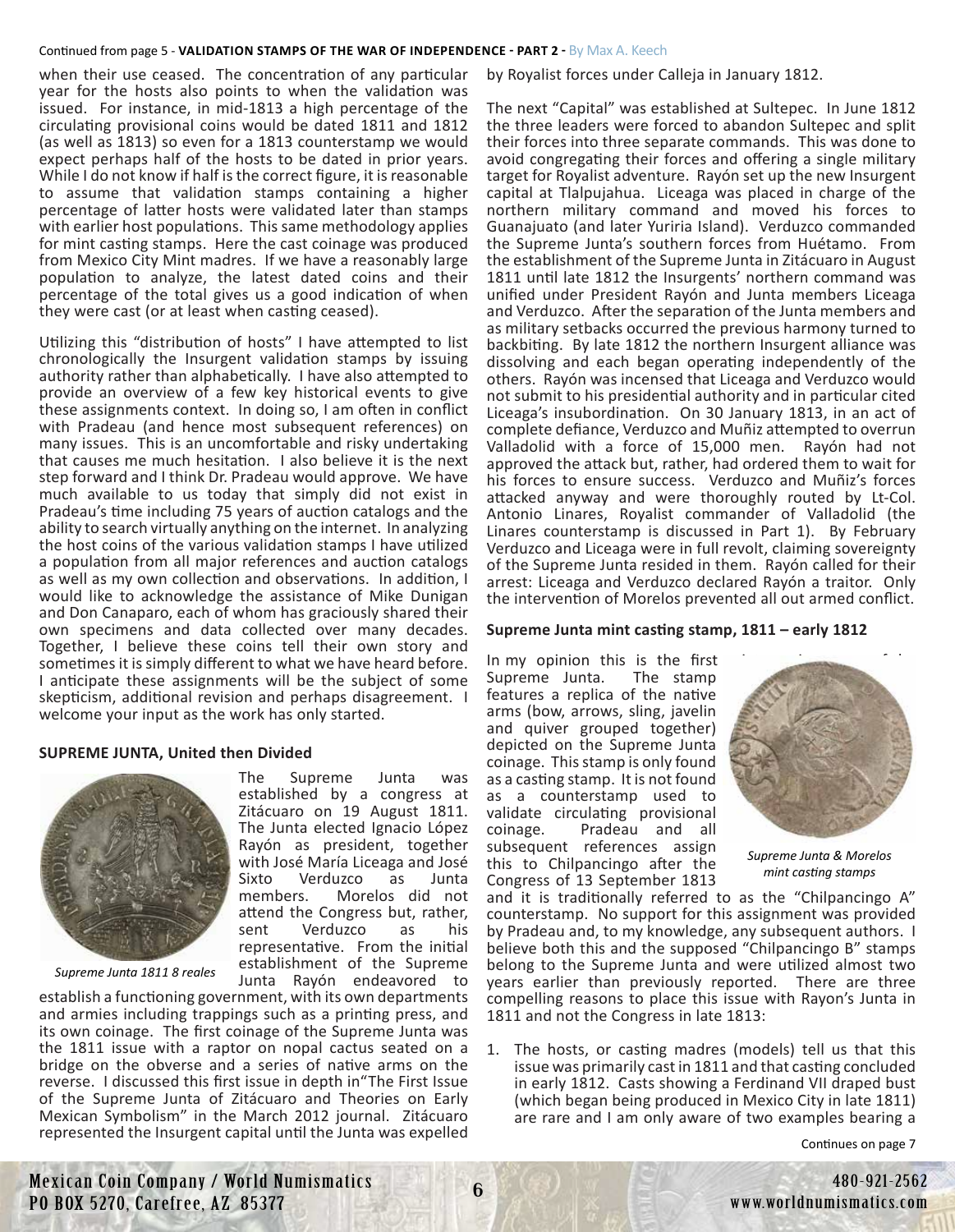#### Continued from page 6 - **VALIDATION STAMPS OF THE WAR OF INDEPENDENCE - PART 2 -** By Max A. Keech

date of 1812 with no examples dated 1813 or later.

- 2. The imagery of the stamp is identical to that of the Supreme Junta's which was created following formation of the Junta on 19 August 1811 and immediately appeared on both struck and cast Junta coinage.
- 3. By 1812 both the Supreme Junta and Morelos were casting coinage of their own designs. It does not seem logical that in late 1813 they would revert to casting money with the King's portrait when it was just as expedient to cast their own. It is also unlikely that Morelos would proclaim for the King after the initial months of insurrection and his casting stamp is contemporary to the Junta's.

This casting stamp is often found in combination with a Morelos and/or Lva casting stamps. Why would the Insurgents begin applying sometimes one, sometimes two and often three casting stamps to the same cast coin? In the first year of the Junta's formation all the insurgents with the exception of the independents Osorno and Villagrán were united as a common revolutionary government. This certainly included Morelos' forces who were in constant communication with Rayón and who shared resources, including money. It seem probable to me that these stamps were meant to designate an insurgent group that participated in acquiring a shipment of silver or was for other reasons intended to share in it when casting was complete. The stamp or stamps were intended to designate ownership. The Supreme Junta, Morelos and Lva stamps were related and all were produced in this 1811 to early 1812 period. The relationship probably involved geography. At least 50% of the Junta casts bearing the Supreme Junta stamp also contain a Morelos casting stamp. The Supreme Junta stamp was likely used south of Zitácuaro in areas under joint operation with Morelos. The Supreme Junta also cast silver coinage of the struck"raptor on bridge" design pictured above in Zitácuaro in 1811. This overlap is what leads me to believe the casting stamp might have been utilized elsewhere by the Junta.

The Supreme Junta and Morelos stamps provide clear identification but who did the "Lva" stamp represent during this early period? The "Lva" mint casting stamp is rarely found by itself. It almost always occurs in combination with the Supreme Junta stamp, the Morelos stamp or both. In my opinion no reasonable assignment has yet been offered for the "Lva" stamp. Some (including myself) believe the stamp

# **BUY FROM US**

Our website contains thousands of items priced from \$20 to over \$20,000. Coins and currency can be purchased directly on our website or you can give us a call. We do not have a printed price list, but are happy to discuss your needs in person. We regularly acquire coin and currency collections and new items are first offered to individuals who have provided us with their want lists.

**LAYAWAYS** - Layaways are welcome. Terms are 25% down with the balance in three monthly payments of 25%. If you need to purchase on other terms, give us a call.

**PAYMENT** – You can pay online with a major credit card, PayPal, Personal checks or Bank Transfers are welcome. Simply give us a call, place your order over the phone, and mail us a check.

may have been inverted when cataloged by Pradeau and should be read as "Ta" or "Tva" instead. For a lively discussion of this topic, I would refer the reader to Sociedad Numismática de México bulletins 165-170 published in 1994-95.

#### **Supreme Junta counterstamp, Ensaie, 1811 – January 1812**

I believe this to be the first counterstamp of the Supreme Junta at Zitácuaro. The counterstamp consists of the word "ENSAIE" (Assay) under a raptor and above a native sling



surrounded by a circular wreath of "arrow points". This stamp incorporates key elements of both the obverse and reverse of the first Supreme Junta coinage of 1811: you will immediately recognize the resemblance of the raptor. It is almost always found on Zacatecas hosts. Most are of the LVO type and are dated 1811 with a few dated 1810. There is one, or perhaps two, outliers on Zacatecas hosts dated 1812.

*Ensaie Counterstamp*

Interestingly, there are at least eight different punches of this type indicating wide use over a short period of time. The punches differ primarily in the direction and style of the arrow points. This attribution is consistent with the Supreme Junta's first residence in Zitácuaro from 19 August 1811 thru 2 January 1812. Given the number of punches used over this 4½ month period, it seems reasonable to infer that they were used in Zitácuaro and many other areas under the Junta's control. None of the other Insurgent counterstamps exists on such an early density of hosts, lending considerable support to my theory that these were the first and probably only counterstamp used while the Junta resided in its first capital of Zitácuaro. The lack of use after 1811 could indicate that most of the punches were lost or destroyed in the Junta's hurried evacuation to Sultepec ahead of Calleja's army. The 1812 outlier(s) might be explained by a surviving punch, perhaps elsewhere in surrounding Michoacán? In any event, its use barely saw 1812.

Pradeau did not attempt to assign this issue beyond identifying it as of the Insurgent army.

#### **Supreme Junta counterstamp, 1812 – 1813**



*Supreme Junta Raptor on Bridge (incorrectly cataloged as Chilpancingo)*

The reader will probably know this counterstamp as an issue of Chilpancingo following the Congress of 13 September 1813.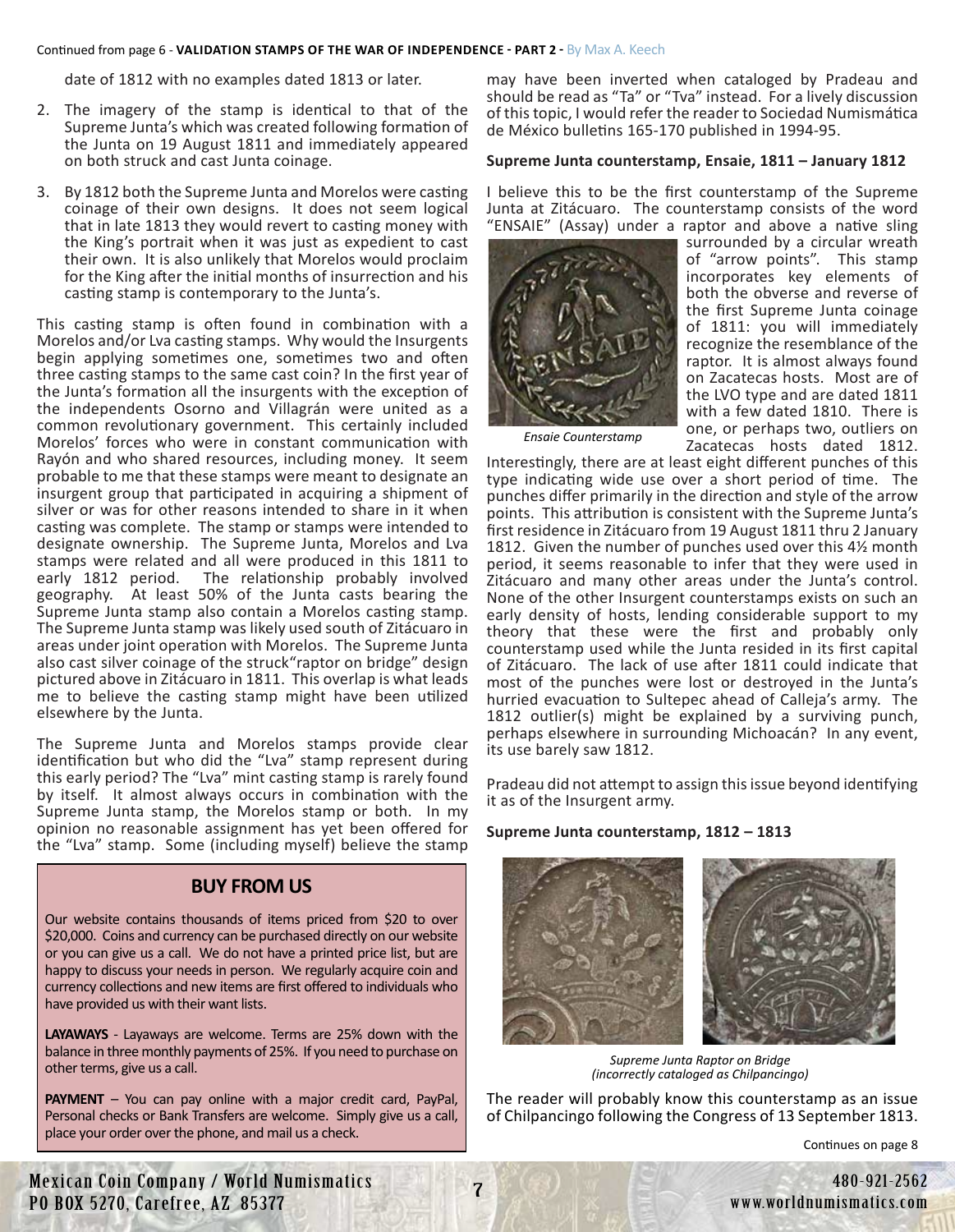I believe this attribution to be incorrect and would suggest it be assigned to the Supreme Junta while under Rayon's command 18 months before the Congress. Based on an analysis of hosts, the counterstamp coincides with the Junta's united command at Sultepec and Tlalpujahua. The stamp presents a raptor on a nopal cactus on a three-arched bridge. This stamp is clearly designed to mimic the obverse of the Supreme Junta's coinage. There are approximately ten different punches of the Supreme Junta design with the most common hosts being the 1811-12 coinage of Zacatecas and the 1813 bust 8 reales of Guanajuato. This 1/3, 1/3, 1/3 distribution is consistent with a concentrated use in Michoacán (the Supreme Junta's geography) in 1812 and 1813. It appears to be the primary counterstamp of the iSupreme Junta prior to its splintering and also of Rayón's forces following this event.

Pradeau first described this (and the preceding Supreme Junta casting stamp) as being created at the Congress of Chilpancingo. Chilpancingo is located in the current state of Guerrero, far from the provisional mints of Zacatecas and Guanajuato. The Congress first met there in September 1813, after the fall of Tlalpujahua (March 1813) and the second fall of Zitácuaro (September 1813). The Congress transferred executive powers from Rayón to Morelos and declared independence from Spain. Morelos' battlefield adventures from this point soured and by January 1814 the fleeing Congress returned authority to Rayón along with Cos and Rosains. The Insurgents were in steady decline. Pradeau does not offer any support for his Chilpancingo Congress assignment. It has being repeated ever since in virtually every reference book and auction catalog and this is where you will find it in Krause today. In my opinion this attribution is impossible based on the host coins and the stamp itself. The issue is somewhat common and, given its numbers, could not have occurred in the brief period from September 1813 to the end of that year. In addition, we only find it on 1811-13 northern hosts and not on provisionals of the south and coast such as SUDs, Oaxaca or Villagrán. Finally, the stamp's symbolism speaks for itself in identifying the Supreme Junta's authority.

#### POTOSI Tampico **SAN LUIS POTOSI Villagran GUANAXUATO** QUERI LARO **LICEAGA** Yuriria **OSORNO** Zacathan **RAYON** VALLADOLIDMEXICO Zitacuaro **VERA CRUZ** Uruapan<sup>o</sup> Tacamh **LAPUEBLA VERDUZCC** Hocta **MORELOS** R 衣 **OAXACA O-1**

#### **SUPREME JUNTA Divided, late 1812 – 1813**

*Supreme Junta Authority, 1813*

From late 1812 onwards Liceaga, Verduzco and numerous sub-commanders acted independently, running their own commands similar to Osorno and Villagrán in the east. This occurred even though Rayón and the Junta continued to run the insurgent government and even strike significant amounts of coinage in Tlalpujahua. This is the key event that explains the large number of later, mostly unidentified northern counterstamps. It is at this time that we see independent stamps such as JML (José María Liceaga) first appearing. Many of the unattributed Insurgent counterstamps are found almost exclusively on northern hosts of latter average date. Nothing similar occurs in the south and east. Morelos, Osorno and Villagrán's leadership remains unchallenged until they are subdued by the Royalists and we do not find competing issues. It is hard to imagine Liceaga, Verduzco or any sub- commander counterstamping or casting their own coinage before this split. We will now examine two of the divided Junta issues, saving the remainder for future articles.

#### **José María Liceaga, Independent Chieftain, late 1812 – 1813**



*Zs 1811 LVO with JML counterstamp*

*JML counterstamp enlargement*

Almost certainly acting as an independent chieftain in late 1812, José María Liceaga began counterstamping provisional/ necessity issues under his own name. The Liceaga counterstamp consists of the initials J.M.L. across a staff and flag above two olive branches(?). Below J.M.L. is a subscript of two to three letters. Liceaga was quite a self-promoter, so it is no surprise that his counterstamp consisted of his initials. About ten different sets of subscripts are known, often with a capital letter followeed by small letters. As yet we do not know what they mean. Like alphabetical soup, many a numismatist (including this one) has tried to align these subscripts with subcommanders or cities under Liceaga's jurisdiction. Can you be the first to solve this puzzle?

Host coins with the JML counterstamp are predominately Zacatecas and Guanajuato provisional issues. About a third of all these counterstamps occur on the very scarce 1813 Guanajuato 8 reales. There are more than 20 different punches displaying the JML stamp making this issue somewhat common. Some of the individual subscripts, however, can be quite challenging to locate.

Pradeau correctly assigns this issue to Liceaga but reports that the counterstamps were used during Liceaga's stay on Yuriria Island from 9 September to 31 October 1812. Pradeau supported this assignment with historical accounts that indicate coinage activities occurred during Liceaga's stay. The problem with this assignment is the short period involved, given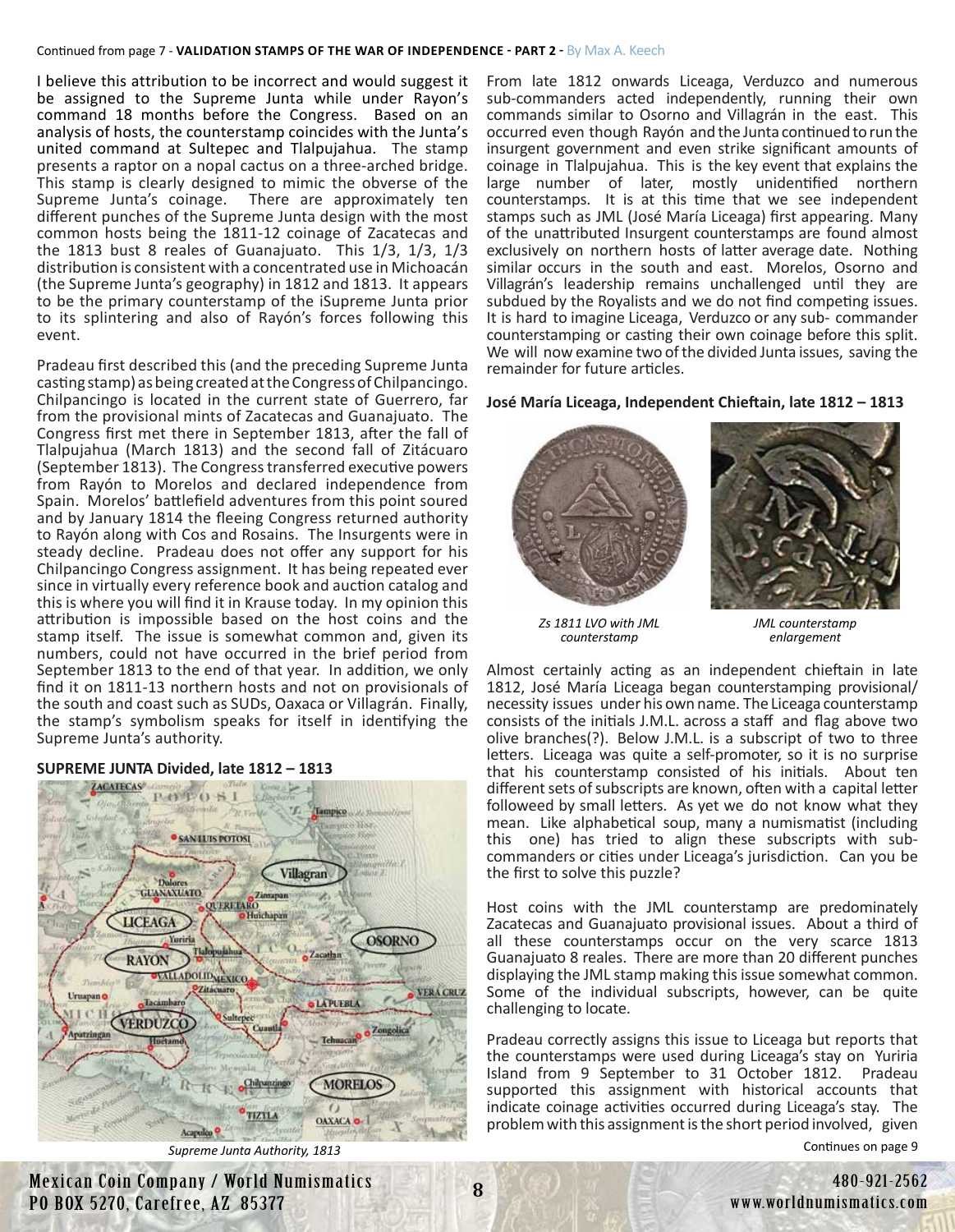the surviving population of JML counterstamps. Even more damaging is the large number of 1813 Guanajuato hosts which were minted post-Yuriria. As an alternative I would suggest that Liceaga used the JML counterstamp after his separation from President Rayón in late 1812.

#### **Supreme Junta Army of the North, 1813**



*Go 1813 8 reales with NORTE counterstamp*

The Army of the North counterstamp consists of the word NORTE below a raptor of stronger and more militarized style than the Junta stamp previously seen. To the left of the raptor is an eight-pointed star and to the right a small fleur-de-lis in the crenulated border. There are two other Norte types: one has the star in the right field and no fleurde-lis, the third has the initials M.L.N. replacing NORTE and a fleur- de-lis in each field. The

most common host for the Norte counterstamp is the 1813 issue of Guanajuato. This host represents about 50% of the known examples with the remainder on 1811-12 Zacatecas coins. Given the higher percentage of 1813 dated hosts is it probable that this counterstamp was used only in 1813 and was one of the last Insurgent stamps? Pradeau assigns this to Rayón and that is probable but not certain. We find examples of this scarce stamp over both JML and Supreme Junta stamps. This creates a couple of interesting possibilities. Following the breakup, Liceaga and Cos established themselves in separate locations within the Bajio (lowlands) of Guanajuato. Shortly thereafter, Rayón sent his brother Ramón into this region to both recruit and counter Liceaga and Cos' influence. Given the "NORTE" proclamation it seems probable that Rayón's divided Junta utilized the Norte stamp as part of their outreach into the Guanajuato Bajio, either as a replacement of the Junta "Raptor on Bridge" stamp or concurrently. There is also a small possibility that Cos could have used this stamp while the Junta continued with the "Raptor on Bridge" stamp.

#### **JOSE MARIA MORELOS**

Morelos operated somewhat independently from the Supreme Junta. In 1811 Morelos controlled much of coastal Michoacán and what is now Guerrero. In mid-1811 he was headquartered in Tixtla near Chilpancingo and it is believed that he first started

coinage with the copper SUD issue about this time in Tixtla. Morelos was in constant communication with the Junta, at least thru mid-1812 and resources, including money, were shared. Morelos occupied Cuautla on 24 December 1811. From this time until 2 May 1812 his forces were trapped in Cuautla under siege by the Royalist army under Calleja. Morelos was forced to flee the siege and barely escaped. It is believed that Morelos did not



*Morelos, Supreme Junta & Lva mint casting stamps*

issue coinage while in Cuautla. By November 1812 Morelos had taken Oaxaca, where significant coinage was produced. Morelos used both mint casting and counterstamps.

#### **Morelos mint casting stamp, 1811 – Early 1812**

Morelos' mint casting stamp consists of his monogram "Mos" and two eight-pointed stars in a circular punch. It is of the same design as his counterstamp. Morelos is the only significant commander to utilize the same stamp for both casting and counterstamping and hence, this stamp represents the exception to the "one use only" rule. Morelos' mint casting stamp was only used between 1811 and early 1812. As with the Supreme Junta mint casting stamp discussed above the vast majority of casting hosts are dated 1811 or before with only a few outliers dated 1812. This is clear evidence that this casting stamp was discontinued very early in 1812. Morelos first started casting silver SUDs in 1812 and it is my belief that his mint casting stamp was discontinued in favor of the better quality SUD casts. In this respect Morelos' mint casting stamp should be thought of as the evolutionary father of the SUD. This illustrates an important consideration. Mint casting stamps should be studied and evaluated as cast provisional coins rather than counterstamps.

The cast coin pictured shows the Morelos stamp together with a Supreme Junta and "Lva" casting stamp. All three casting stamps were applied at manufacture and prior to release for circulation. Where we find such multiples mint stamps it was probably a book-keeping exercise, with the silver bullion cast into coins which were then divided up between the identified commanders.





*Zs 1811 8 reales with Morelos &* 

*Zongolica 1812 8 reales withMo- relos counterstamp*

# **Morelos counterstamp, 1811 – 1813** *Ensaie counterstamps*

Morelos also used the same punch design to counterstamp provisional/necessity issues within his jurisdiction. This is one of the most commonly encountered counterstamps. Due to Morelos' southern location his counterstamp is encountered on a wide variety of provisional coins while the Supreme Junta's contemporary counterstamp is only encountered on northern hosts. It appears that this counterstamp was not used after 1813 since it is unknown on hosts dated 1814 or later.

#### **VICENTE BERISTAIN, Mid-1812**

Vicente Beristáin's casts contain two stamps, S.M. and .VB., each in an oval border, indicating the source and location of their production. Beristáin was an insurgent commander in the state of Puebla, under the command of Osorno. On 23 April 1812 Beristáin attacked the Royalist mining town of Pachuca and captured 164 bars of silver. Reportedly 30 bars were sent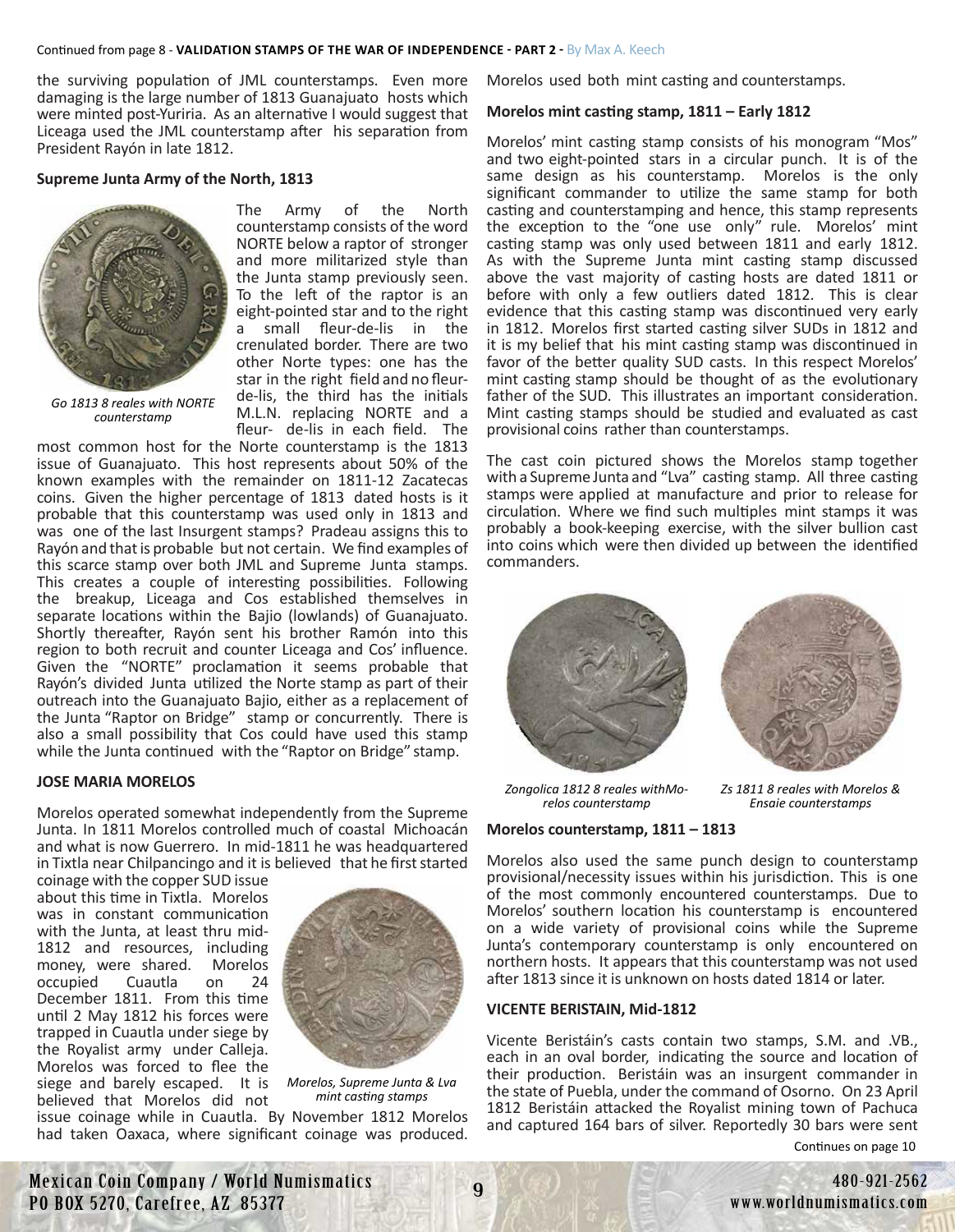# to the Supreme Junta under Continued from page 9 - VALIDATION STAMPS OF THE WAR OF INDEPENDENCE - PART 2 - By Max A. Keech

Rayón and 108 bars were reserved for Morelos. Under the order of Osorno, Vicente Beristáin was instructed to cast the bars into money. This was done at Osorno's foundry in the village of San Miguel Tenango near his headquarters at Zacatlán. For a great in depth look at the history of this issue and its attribution see Ralf Böpple's article in the June 2013 journal, "Misattributed and overlooked: a rare necessity issue



*Vicente Beristáin mint casting stamps*

is looking for its rightful place among the Mexican War for Independence issues".

As a side note, it seems that Osorno was in no rush to deliver the bars "reserved" for Morelos. Considerable friction arose and it was not until November of 1812 that delivery was finally completed



The colorful insurgent commander Julián Villagrán rose in arms as soon as Hidalgo started his revolution and by 1812 controlled a large area on the east coast above Veracruz. He was as much a highwayman and bandit as he was a revolutionary leader. He proclaimed himself Julian I, Emperor of the Huasteca, the indigenous Indian tribe, and created a palace in Zimapán. Villagrán had bullion but needed species to pay his troops and for



*Villagrán mint casting stamp with Morelos counterstamp*

supplies. Hence, he created a cast coinage, always with a Mexico City host, and applying his mint stamp as the final step in the process before release for circulation. Villagrán's mint casting stamp consists of his name in two lines encircled by a border of dots. It is only found as a mint casting stamp and not as a valid counterstamp. All Villagrán counterstamps that I have seen are, in my opinion, fakes.

In April 1813 Julián's son, Chito, was captured by the Royalists who tried to use him as a pawn in negotiations with the"Emperor". Julián refused to submit and exhorted his son to die with dignity. Julián himself was later betrayed and executed at Huichápan in June 1813.

#### **Conclusion**

I hope you have enjoyed this survey of the most commonly encountered and certainly most interesting mint casting stamps and counterstamps of the War for Independence. There are a number of other stamps that have not been tackled here that I hope will be addressed in future issues of the journal. Some are known while a number are still awaiting attribution.









*A selection of counterstamps awaiting attribution*

# **SELL TO US**

We believe we pay the highest prices for Mexican, Latin American, World and Ancient coins and currency and over 90% of the people who ship us their collections accept our offers. Selling privately to us has many advantages over selling through public auctions. Among them are privacy, immediate payment, potentially higher net proceeds to you and our ability to exchange your collection for precious metals.

If you are interested in selling, give us a call. If you decide to ship us your coins or currency, we will call you within 48 hours after receiving them with an offer. If you do not like our offer, we will pay the cost of immediately returning your items by insured mail. If you accept our offer, we will mail a check within 48 hours. Wire transfer payment is available on transactions over \$10,000. We are also happy to travel to view substantial collections.

We recommend that you ship your coins and currency by USPS registered mail and insure it. The maximum insurance per box is \$25,000, so be sure to divide the material up into more than one package if it is over that level. For larger value shipments, please call for instructions.



**[GREEK MACEDONIAN KINGS](https://worldnumismatics.com/?product=greek-macedonian-kings-demetrius-poliorcetes-306-283-bc-av-tetradrachm-34288) Demetrius I Poliorcetes AV Tetradrachm 306-283 BC NGC Ch MS SKU# 34288**

Mint of Amphipolis. Nike on prow of ship left. Poseidon advancing left holding trident. A beautiful coin will fantastic luster and full mint bloom. An absolute gem.

Price is \$6,750.-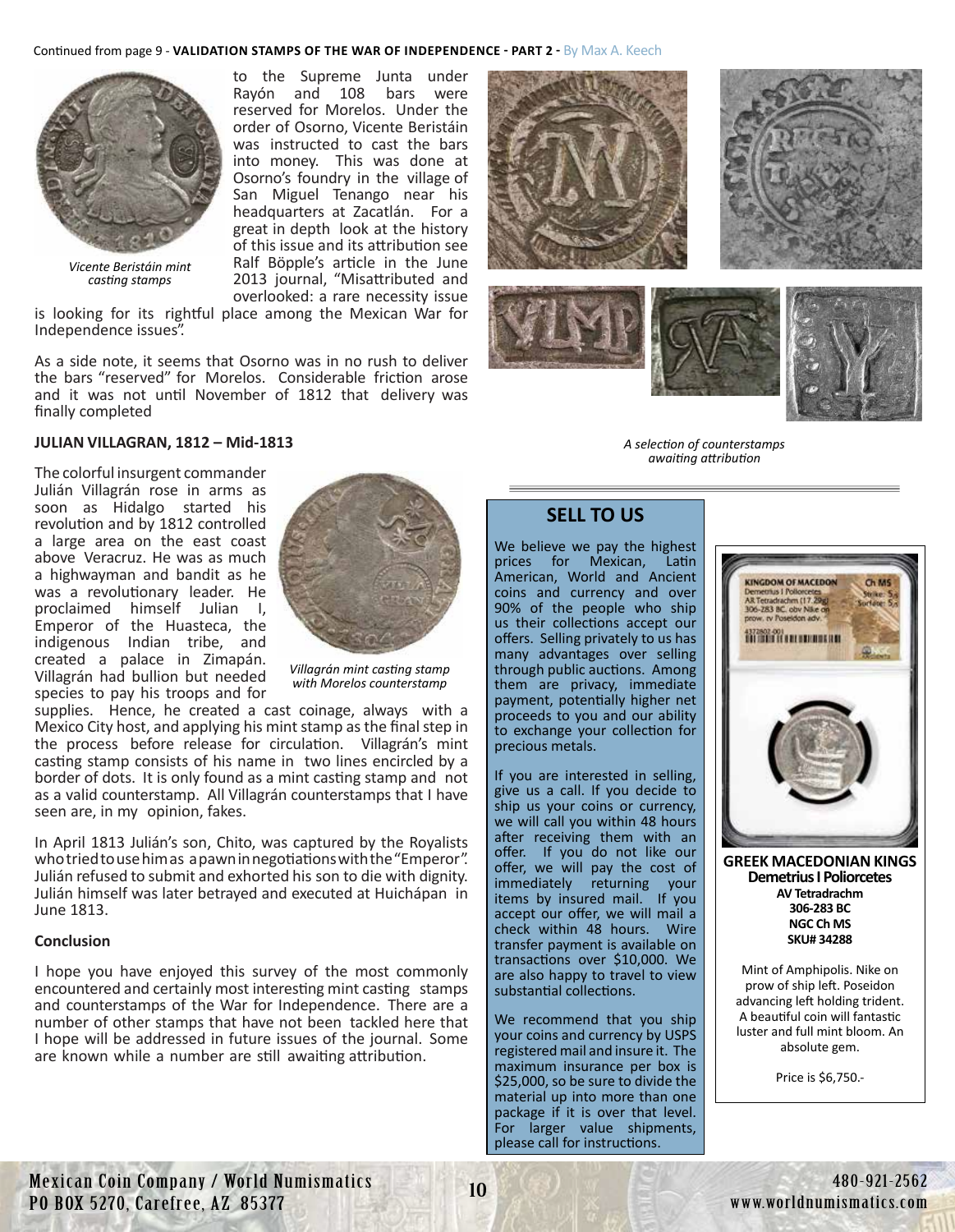# **THE FIRST MEXICAN EMPIRE "Empire of Iturbide"**

#### **The first coinage of Mexico Independent of Spanish Rule Eight Piece Gold and Silver Type Set**

**Price upon request**



Mexican Coin Company / World Numismatics PO BOX 5270, Carefree, AZ 85377

11 480-921-2562 www.worldnumismatics.com